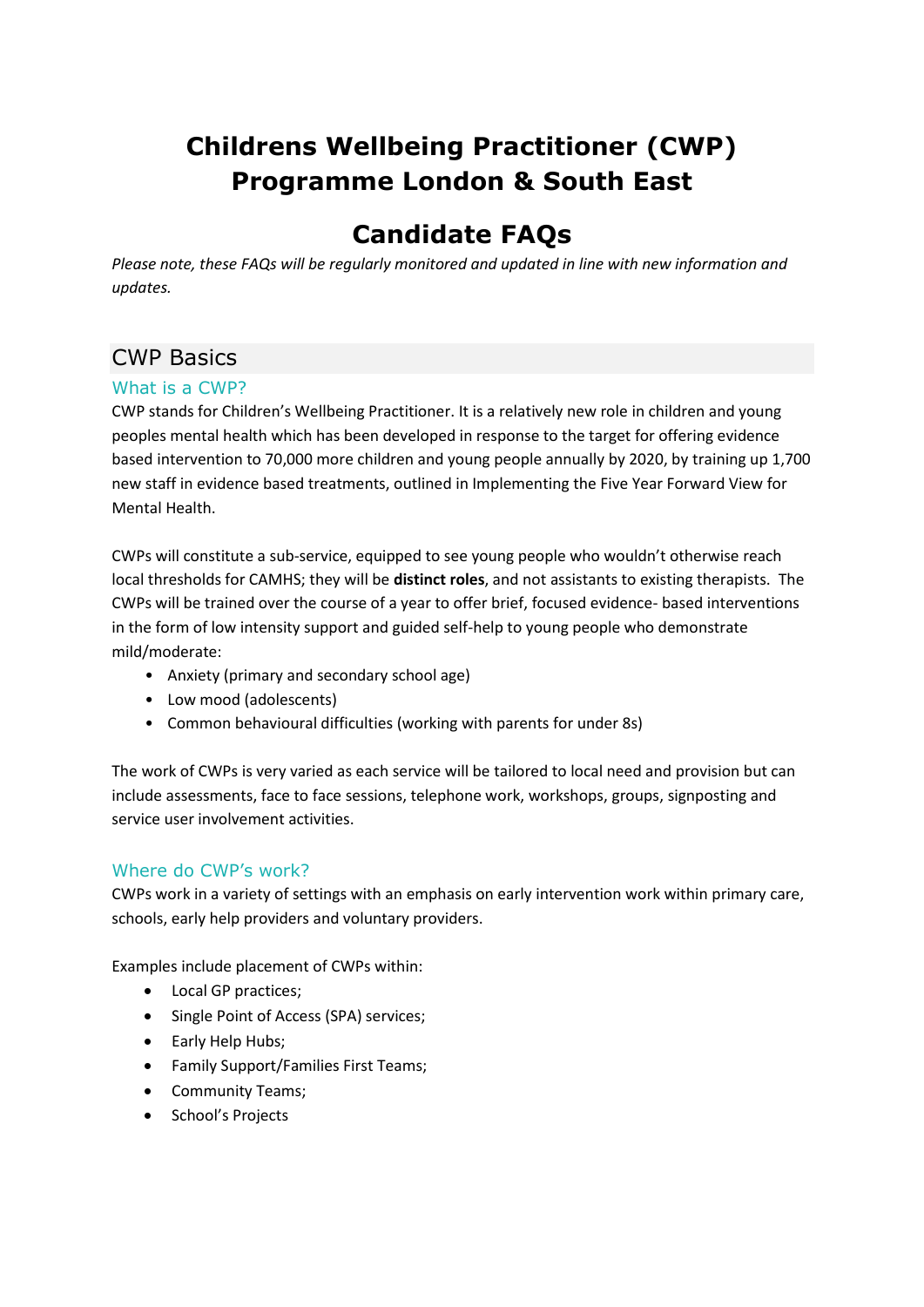# CWP Recruitment

# How do I apply to be a CWP?

CWPs will be recruited and employed by either an NHS, voluntary or third sector service involved in provided mental health provision to children and young people.

Candidates will need to apply for a role within one of the recruiting services and for the University training course at either UCL or KCL depending on that service's allocation to a particular university.

Services will release job adverts at different times – we recommend that interested candidates set up job alerts for terms such as

- 'Children's Wellbeing Practitioner'
- 'Child Wellbeing Practitioner'
- 'Psychological Wellbeing Practitioner for Children and Young People'

Trainees will not be accepted onto the training programme if they have only applied to the job or the university course. Details on how to apply for the university course will be embedded into the job adverts.

# Can I apply if I live outside of the UK?

You can apply role that you are eligible for. If any visas etc. are needed that would be up to the employing organisation to arrange

## What experience will candidates need?

Each service will have specific requirements for their roles – please pay particular attention to the person specification of the role you are applying for. In general, services will require evidence of working with children and young people with mental health difficulties

### What qualifications will candidates need?

Both UCL and KCL request the following in relation to the CWP training programme:

- A minimum of a second-class Bachelor's degree from a UK university or an overseas qualification of an equivalent standard in a relevant subject (e.g. psychology)
- Motivation to undertake and complete the course
- If your education has not been conducted in the English language, you will be expected to demonstrate evidence of an adequate level of English proficiency. The English language requirement for this programme is: Good
- **Please note that candidates must meet the minimum criteria as outlined in the UCL/KCL guidance document.**

# Can candidates still apply if they haven't yet finished their degree, by demonstrating a predicted degree award?

Candidates will need to have passed their degree when they are appointed to the role – by showing their degree certificate or a letter demonstrating that their degree award is pending. Candidates will not be accepted based on predictions alone.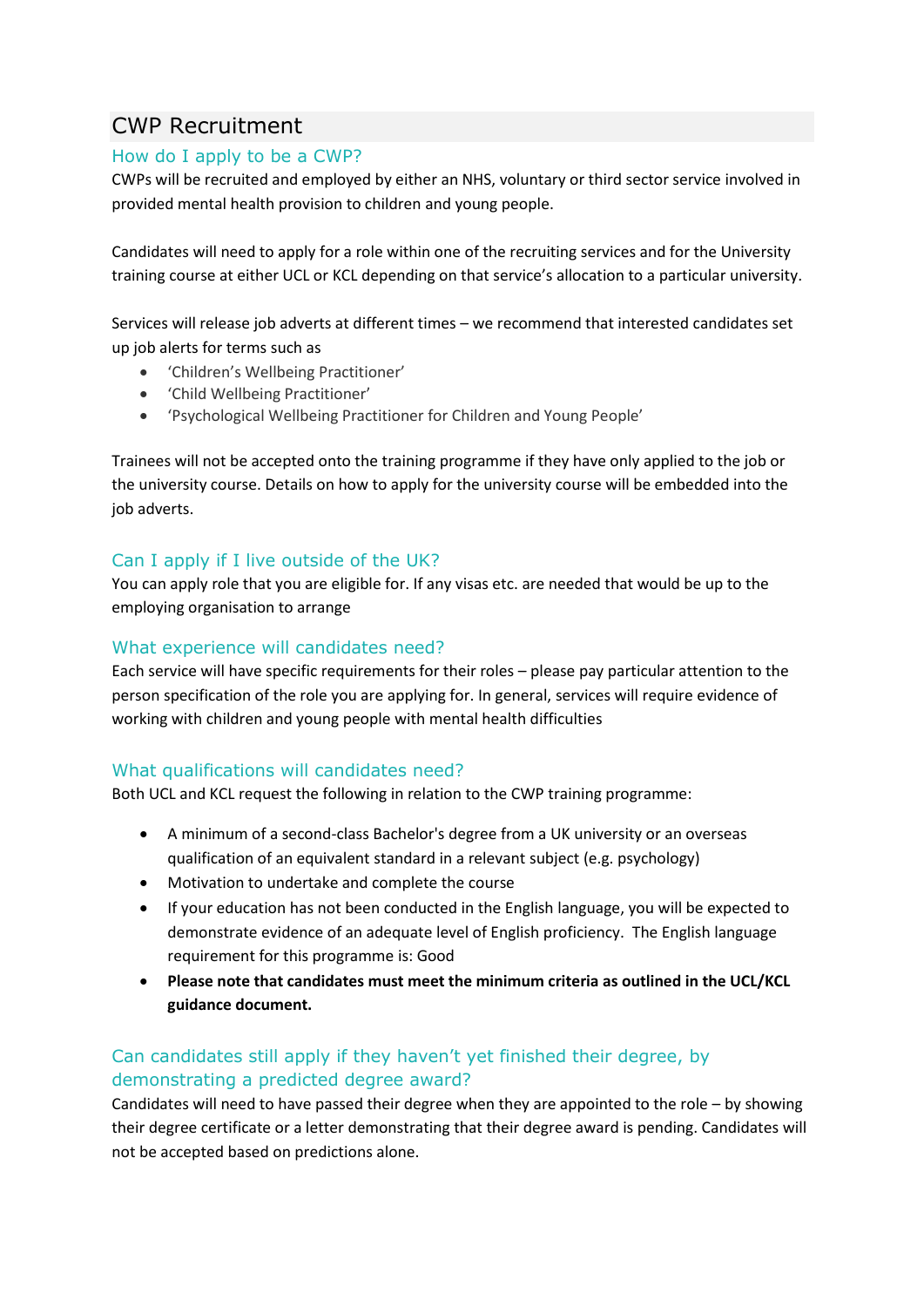**Please also note that candidates will not be able to apply for this role with KCL or UCL if they are already enrolled on another course within the HEI.** 

### How can candidates receive information about recruitment?

Candidates can express their interest in the CWP role by filling in this form [http://eepurl.com/g-nfrX.](http://eepurl.com/g-nfrX) We aim to alert this mailing list to job adverts as they come out (but this is not always possible).

### How many CWPs will be recruited?

This will vary from year to year depending on demand but usually each service would advertise for 2- 4 CWPs. In previous years, the total number of CWP places for each cohort in London & South East has been around 60.

#### Do candidates need to apply to UCL/KCL more than once?

Only one candidate application is needed per university. Many candidates will apply for various CWP trainee roles within an application cycle that may be aligned with the same or different universities. Candidates should apply to both KCL and/or UCL as required by the job adverts, but repeated applications to one university is not necessary.

# CWP Training

### Do I have to pay the course fees or get a student loan?

No, the course fees and your salary are paid by Health Education England

#### Can I apply as an overseas student?

As the course is linked to a trainee CWP job, it would be up to the employing service to arrange relevant visas etc. for the position. The courses will not arrange student visas.

### How is the role split between in-service work and University led teaching?

In the first term, CWP trainees will take around undertake 3 days of training a week at either UCL or KCL, with the additional 2 days a week used for in-service work. In term 2, their attendance will reduce to in general, one day a week (generally Fridays) to focus specifically on clinical skills. In the last term, CWP trainees will be in service full time.

#### Will training continue over the summer holidays and half term?

As with other university led teaching, the training aspect of the CWP programme will not take place over the summer term. As a result, CWPs will be based within their service full time over this period to allow them to put their skills into practice and see their own caseload (under close supervision).

#### Will trainees be given study time?

We recommend that CWPs have half a day a week protected study time during weeks that have teaching. On the weeks that there is no teaching, we recommend the CWPs have a day a week protected study time. Study time may be on or offsite depending on the service and covers a variety of course related activities including assignments and preparing for case work.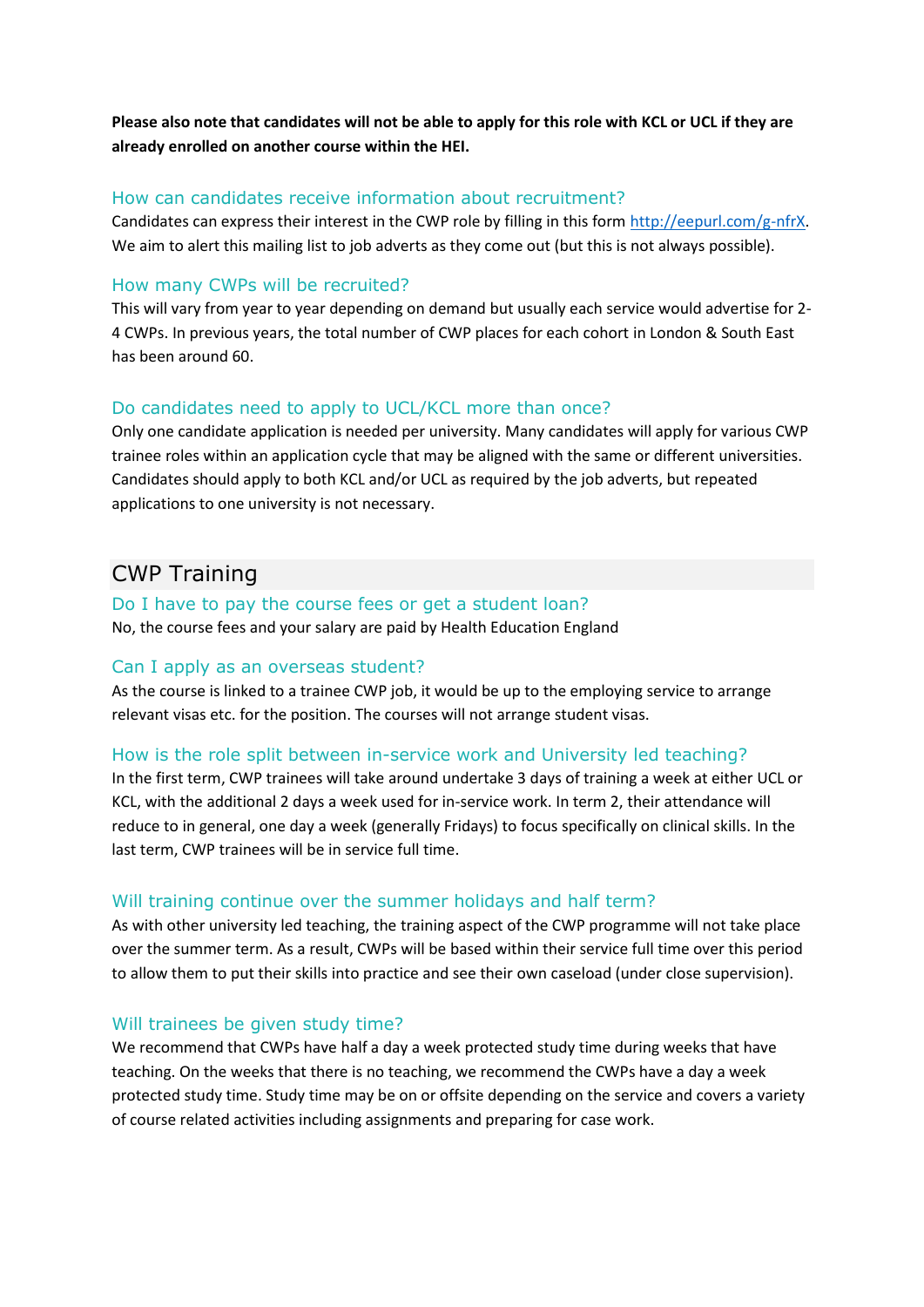# What does the CWP training curriculum look like?

Training will be delivered as part of lectures, seminars and skills sessions; allowing CWPs to put the skills they have learnt into practice as part of role plays and group discussions. Over the course of the year, training will focus on:

- Fundamental Skills: Children and Young People's Mental Health Settings: Context and Values
- Fundamental Skills: Assessment and Engagement
- Evidence Based Interventions: Theory and Skills

More specifically, trainees will focus on developing skills in the following areas:

- An understanding of the CWP role within local and national contexts, including links with other professionals, the wider network and external and multi-agency working;
- An overview of a range of CYP mental health therapies and their evidence base, focusing particularly on developing guided self-help interventions for low mood, anxiety and behavioural difficulties;
- An understanding of issues surrounding diversity, culture and social inclusion;
- Caseload management and clinical decision-making under close supervision;
- An understanding of the important of service-user engagement, participation and collaborative practice;
- An understanding of CYP mental health policy;
- An understanding of issues surrounding confidentiality, ethics, capacity and consent/safeguarding procedures;
- Outcomes informed practice

*\*there will be a key focus on goals, self-management, assessment skills, outcome skills, session by session monitoring throughout the training programme.*

### What is meant by the term 'guided self-help'?

- CWPs will not be expected to treat young people. 'Treatment' implies an obligation to cure which is not the model for this programme. Instead, young people will be guided by their CWP, through a course of self-help and self-management.
- Focus should be on working collaboratively with young people and their families towards a model of self-help.
- Focus will be on links with other agencies and, where possible, encouraging young people and families to self-help and seek support from these agencies.
- CWPs will be asked to adopt techniques used in other therapeutic modalities such as Interpersonal Therapy – encouraging young people to build a 'team' around them who can provide support.
- Goal setting and monitoring will not just be specific to young person but will incorporate their support 'team'.

### Can candidates do the course part time?

No, the CWP course is full time only (teaching and service-based casework)